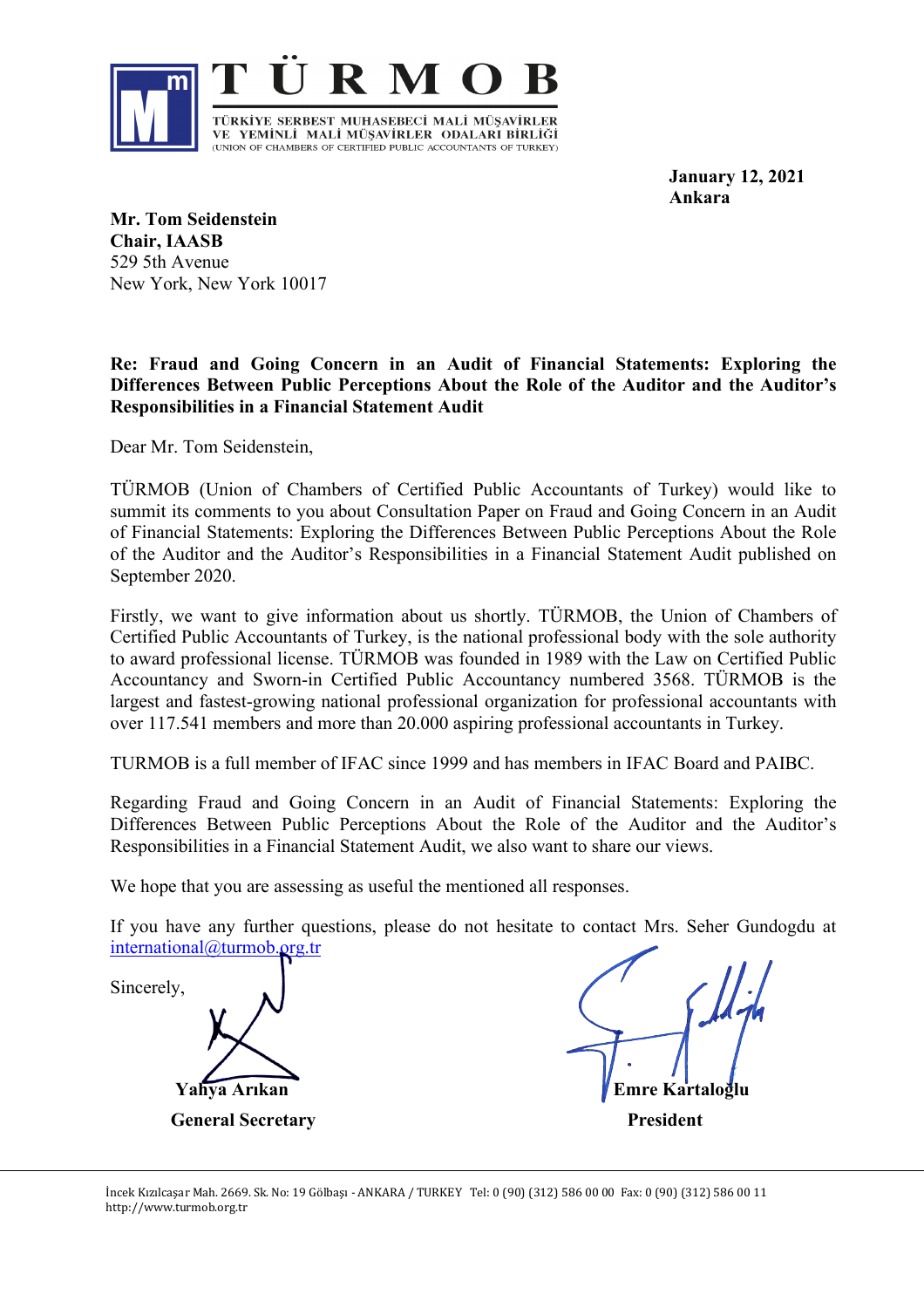

TÜRMOB's responses to your questions about Fraud and Going Concern in an Audit of Financial Statements: Exploring the Differences Between Public Perceptions About the Role of the Auditor and the Auditor's Responsibilities in a Financial Statement Audit:

## **1. In regard to the expectation gap (see Section I):**

a) What do you think is the main cause of the expectation gap relating to fraud and going concern in an audit of financial statements?

Lack of sufficient understanding of the scope and purpose of an audit of financial statements, and the extent of responsibilities of the auditor regarding fraud and going concern while conducting an audit and issuing an auditors' opinion.

b) In your view, what could be done, by the IAASB and / or others (please specify), to narrow the expectation gap related to fraud and going concern in an audit of financial statements?

IAASB together with IFAC, IASB, professional accountancy organizations and their groupings such as Accountancy Europe, and the regulator communities should coherently communicate and demonstrate the extent of responsibility of the auditor as well as the responsibility of other parties such as companies' management, audit committees and relevant governmental agencies.

- **2. This paper sets out the auditor's current requirements in relation to fraud in an audit of financial statements, and some of the issues and challenges that have been raised with respect to this (see Sections II and IV). In your view:**
	- a) Should the auditor have enhanced or more requirements with regard to fraud in an audit of financial statements? If yes, in what areas?

The principles and requirements set forth in ISAs are sufficient to address detection of fraud within the context of providing reasonable assurance to the financial statements. Still, IAASB can issue guides for auditors to improve the applications of ISAs with regard to fraud in audit of financial statements.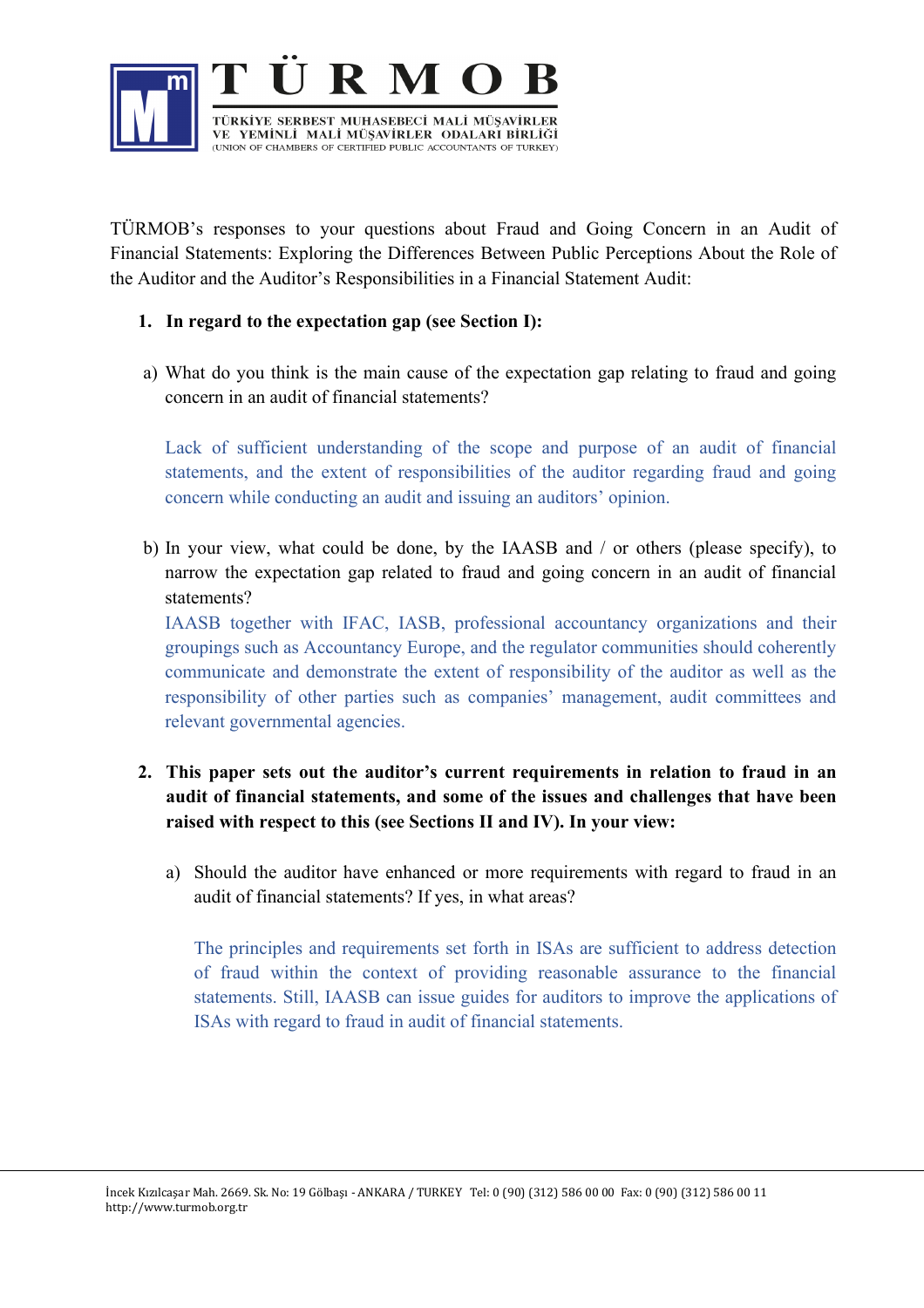

- b) Is there a need for enhanced procedures only for certain entities or in specific circumstances? If yes:
	- i. For what types of entities or in what circumstances? There may be need for enhanced procedures for public interest entities or entities operating in regulated sectors
	- ii. What enhancements are needed? For the above mentioned type of entities, sectoral or oversight regulators may require additional assurance with regard to fraud based on the specific circumstances nationally
	- iii. Should these changes be made within the ISAs or outside the scope of an audit (e.g., a different engagement)? Please explain your answer.

Given the national, sectoral and regulatory differences, changes should not be made within the ISAs rather, any additional assurance requirements for fraud and forensic purposes (beyond financial statements) should be under the scope of ISRSs, ISREs and ISAEs.

- c) Would requiring a "suspicious mindset" contribute to enhanced fraud identification when planning and performing the audit? Why or why not?
	- i. Should the IAASB enhance the auditor's considerations around fraud to include a "suspicious mindset"? If yes, for all audits or only in some circumstances?

An auditor should exercise professional skepticism throughout the audit. If the auditor conclude that a "suspicious mindset" beyond professional skepticism is required, the work of a forensic expert (as per ISA 620) should be used.

d) Do you believe more transparency is needed about the auditor's work in relation to fraud in an audit of financial statements? If yes, what additional information is needed and how should this information be communicated (e.g. in communications with those charged with governance, in the auditor's report, etc.)?

Yes. Recently, the revisions made by IAASB in ISAs and other standards significantly increased the communicative qualities of auditors' reports. However, given the expectation gap that still exist, more clarity with regard to how the responsibility of prevention and detection of fraud is shared among various parties (those charged with governance, management, audit committee, auditors etc.) can be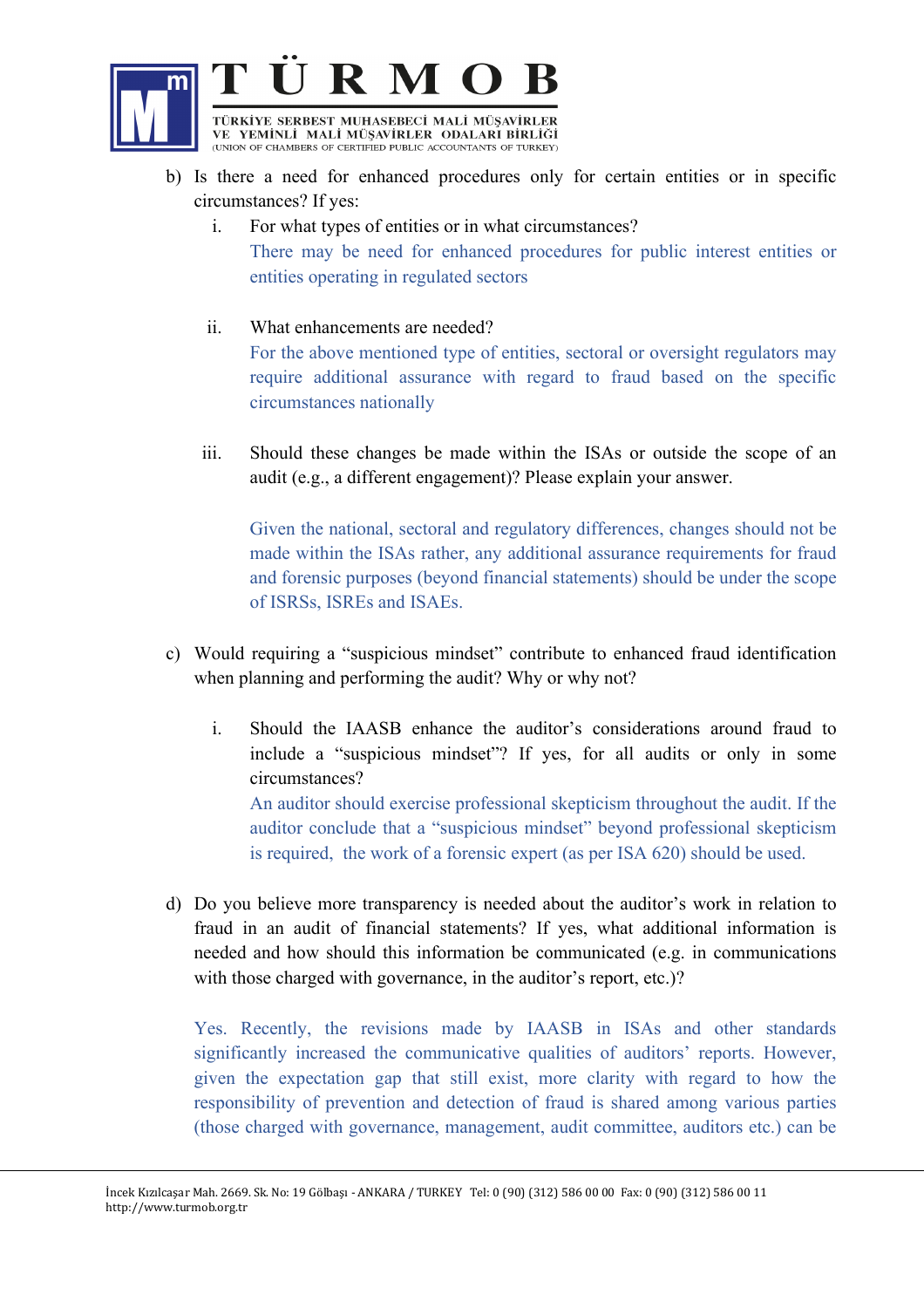

more directly stated in the auditors' report.

- **3. This paper sets out the auditor's current requirements in relation to going concern in an audit of financial statements, and some of the issues and challenges that have been raised with respect to this (see Sections III and IV). In your view:**
	- a) Should the auditor have enhanced or more requirements with regard to going concern in an audit of financial statements? If yes, in what areas?

Yes. In assessing the assumptions and evaluation of the management regarding going concern.

b) Is there a need for enhanced procedures only for certain entities or in specific circumstances? If yes:

Yes.

l

- i. For what types of entities or in what circumstances? If the business cycle of the entity is longer than twelve months, the going concern assessment should be extended the cover of period.
- ii. What enhancements are needed?

If the business cycle of the entity is longer than twelve months, the going concern assessment should be extended the cover than period. Disclosures should provide sufficient information regarding the business cycle of the entity and all the relevant assumptions for business continuity.

- iii. Should these changes be made within the ISAs or outside the scope of an audit (e.g., a different engagement)? Please explain your answer. These changes should be made within the ISAs
- c) Do you believe more transparency is needed?
	- i. About the auditor's work in relation to going concern in an audit of financial statements? If yes, what additional information is needed and how should this information be communicated (e.g., in communications with those charged with governance, in the auditor's report, etc.)? Yes. Auditor can provide more detailed information regarding the audit work done for assessing management claims for going concern possibly, in key audit matter.
	- ii. About going concern, outside of the auditor's work relating to going